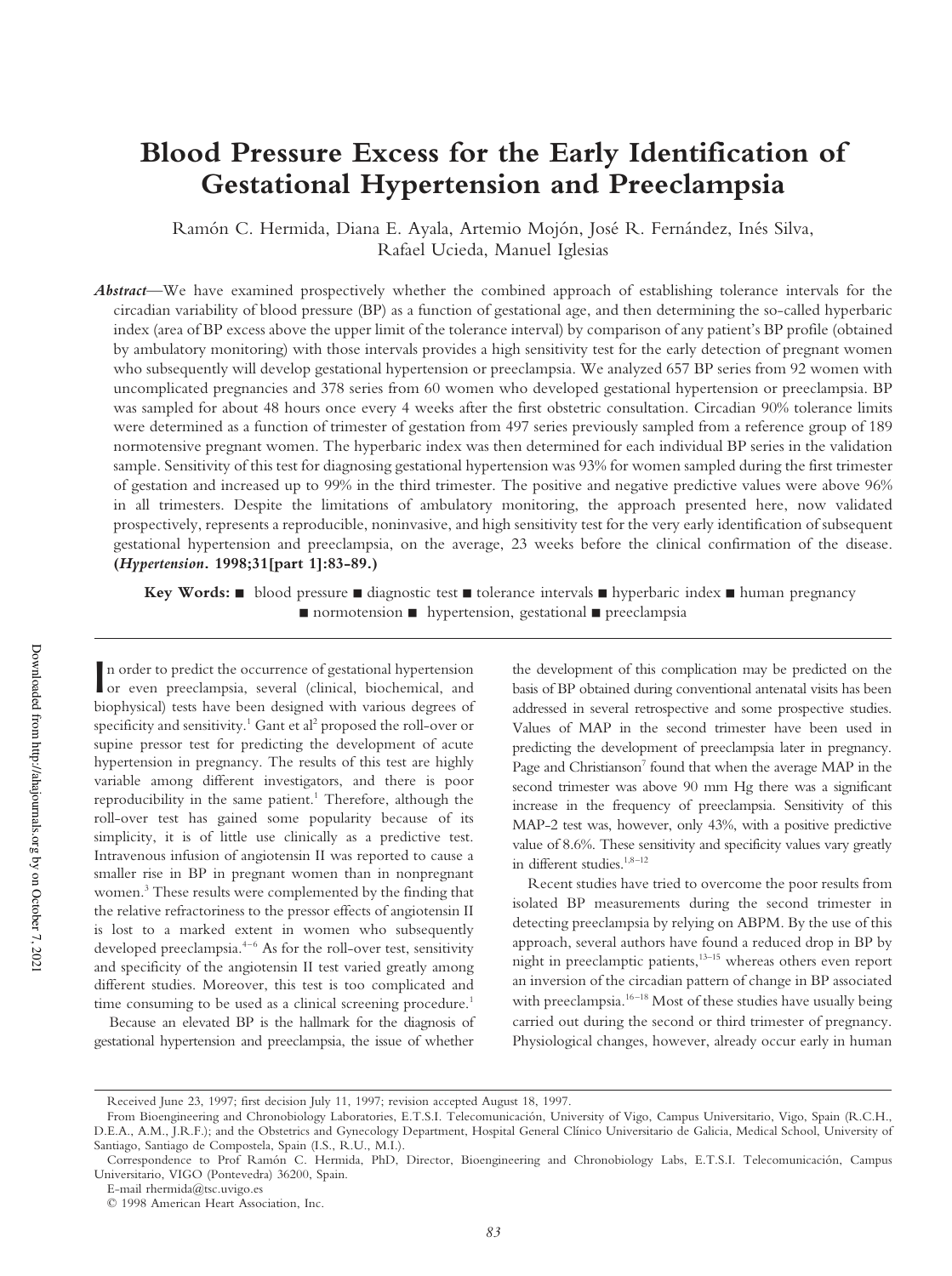| <b>Selected Abbreviations and Acronyms</b> |                                     |  |  |  |  |
|--------------------------------------------|-------------------------------------|--|--|--|--|
|                                            | $ABPM =$ ambulatory $BP$ monitoring |  |  |  |  |
|                                            | $BP = blood pressure$               |  |  |  |  |
|                                            | $DBP =$ diastolic blood pressure    |  |  |  |  |
|                                            | $HBI = hyperbaric index$            |  |  |  |  |
|                                            | $HR = heart$ rate                   |  |  |  |  |
|                                            | $MAP$ = mean arterial pressure      |  |  |  |  |
|                                            | $PTE = percentage time of excess$   |  |  |  |  |
|                                            | $SBP = systolic blood pressure$     |  |  |  |  |
|                                            |                                     |  |  |  |  |

pregnancy.13,19–23 By the use of ABPM, a predictable pattern of BP variation along pregnancy was demonstrated for 189 normotensive pregnant women monitored on several occasions during their gestation. This pattern could not be found in pregnancies complicated with gestational hypertension or preeclampsia.<sup>22</sup> These differing patterns of predictable variability have been corroborated prospectively in pregnant women systematically sampled by ABPM throughout gestation.<sup>24</sup> Moreover, differences between healthy and complicated pregnancies in the circadian pattern of BP, previously documented for the second trimester of pregnancy,<sup>25</sup> can be observed as early as in the first trimester of pregnancy, quite before the actual clinical diagnosis of gestational hypertension or preeclampsia.13,19 The use of the 24-hour mean of BP did not provide, however, a proper approach for an individualized early diagnosis of gestational hypertension or preeclampsia.<sup>13</sup>

Against this background, the construction of a time-specified reference limit reflecting the circadian BP variability has been proposed as a substitute for the constant limits now used  $(140/90 \text{ mmHg}$  for SBP and DBP).<sup>26</sup> A proper reference limit could be constructed, for instance, as a model-independent 90% tolerance interval determined within a short interval (in which no appreciable changes in population characteristics, namely mean and variance, take place), which is progressively displaced throughout one cycle of the periodicity investigat $ed.^{27,28}$  Once the threshold (given by the upper limit of the tolerance interval) is available, the so-called HBI, as a measure of the total load exerted on the arterial walls, $29-31$  can be calculated by numerical integration as the total area (within one cycle) of any given patient's BP above the threshold.<sup>28,29</sup> The HBI has been defined as a better determinant of BP excess than the BP load (percentage of values above a constant threshold<sup>32</sup>). The HBI as well as the duration of excess (PTE, defined as the percentage time of the 24 hours with BP from the test subject exceeding the upper limit of the tolerance interval) could then be used as nonparametric endpoints for assessing gestational hypertension.

The retrospective evaluation of this approach on 745 BP series sampled by ABPM from 289 pregnant women indicated that sensitivity of the test based on the maximum HBI for the early detection of gestational hypertension was 97% for women sampled during the first trimester of gestation and increased up to 100% in the third trimester.<sup>33</sup> With the aim to corroborate these results, we examined prospectively whether this new approach provides a high sensitivity test for the early detection of pregnant women who subsequently will develop gestational hypertension or preeclampsia.

# **Methods**

## **Subjects**

In this prospective trial we studied 152 Caucasian pregnant women (96 primipara). Of those women, 92 (63 primipara) had uncomplicated pregnancies. Forty-two women (23 primipara) developed gestational hypertension, diagnosed by conventional BP values  $>140/$ 90 mm Hg for SBP/DBP without clinical record of hypertension previous to pregnancy. The remaining 18 women (10 primipara) developed preeclampsia, defined here as gestational hypertension and proteinuria,  $>$  300 mg/24 hours in urine, with or without edema. All women received obstetric care at the Obstetric Physiopathology (high risk) Unit, Hospital General Clínico Universitario de Galicia, Santiago de Compostela, Spain. Reasons for receiving medical care at this Unit include, among others, family or personal history of either gestational hypertension; preeclampsia; chronic hypertension; cardiovascular, endocrine, bleeding, or metabolic disease; a personal history of previous spontaneous abortion; multiple pregnancy; obesity; and early or late nulliparous pregnancy ( $\leq 18$  or  $\geq 35$  years). The incidence of gestational hypertension and preeclampsia in this Unit is about three times that of the general obstetric population in our setting. Inclusion criteria for this trial were absence of any condition requiring the use of antihypertensive medication, age (18 to 40 years) and gestational age  $(<$ 20 weeks at the time of inclusion). Exclusion criteria were, among others, multiple pregnancy, chronic hypertension, chronic liver disease, any disease requiring the use of antiinflammatory medication, diabetes, and any other endocrine disease such as hyperthyroidism, as well as the impossibility to tolerate the use of an ambulatory BP monitor. The Ethical Committee of Clinical Research from the Medical School approved the study. All volunteers signed consent forms before entering the study. We also used information sampled from 189 women with uncomplicated pregnancies, volunteers of a previous retrospective trial on the study of BP in pregnancy.<sup>33</sup> Data from this independent reference population were used to determine tolerance intervals for the circadian variability in BP as a function of trimester of gestation.<sup>28</sup>

#### **BP Assessment**

The SBP, MAP, DBP and HR of each subject were automatically monitored every 30 minutes during the day (9 AM to 10 PM) and hourly during the night for 48 hours with an ABPM-630 Colin device at the time of recruitment and then every 4 weeks until delivery. BP series were eliminated from analysis when they showed an irregular schedule during the days of sampling, an odd sampling with spans of  $>$ 3 without BP measurement, or a night resting span  $<$ 6 hours or .12 hours. The total number of BP series provided by the women under investigation fulfilling all mentioned requirements set a priori was 1035. Additionally, we also analyzed data from 497 BP profiles previously sampled from the reference population of 189 normotensive pregnant women. All women were living during sampling on their usual diurnal waking (approximately 8 AM to midnight for most subjects), nocturnal resting routine, following everyday life conditions with minimal restrictions: They were told to follow a similar schedule during the days of sampling and to avoid the use of medication for the duration of the trial. The clinical evaluation of the monitor according to the standards published by the Association for Advancement of Medical Instrumentation<sup>34</sup> has been previously established.<sup>35</sup> The BP cuff was worn on the nondominant arm. ABPM was performed in addition to the woman's routine antenatal care, and no person was hospitalized during monitoring. Cuff size was determined by upper arm circumference at the time of each visit. ABPM always started between 10 AM and 1 PM. During monitoring, each subject maintained a diary regarding information about their activity cycle, dietary consumption, physical activity, emotional state, and other external or internal stimuli possibly affecting BP.

## **Obstetric Care**

All issues related to ABPM, including handling and preparation of the monitors, individualized explanation about their use to each patient, and processing of the data provided by any given pregnant woman after monitoring, were always carried out by the same members of the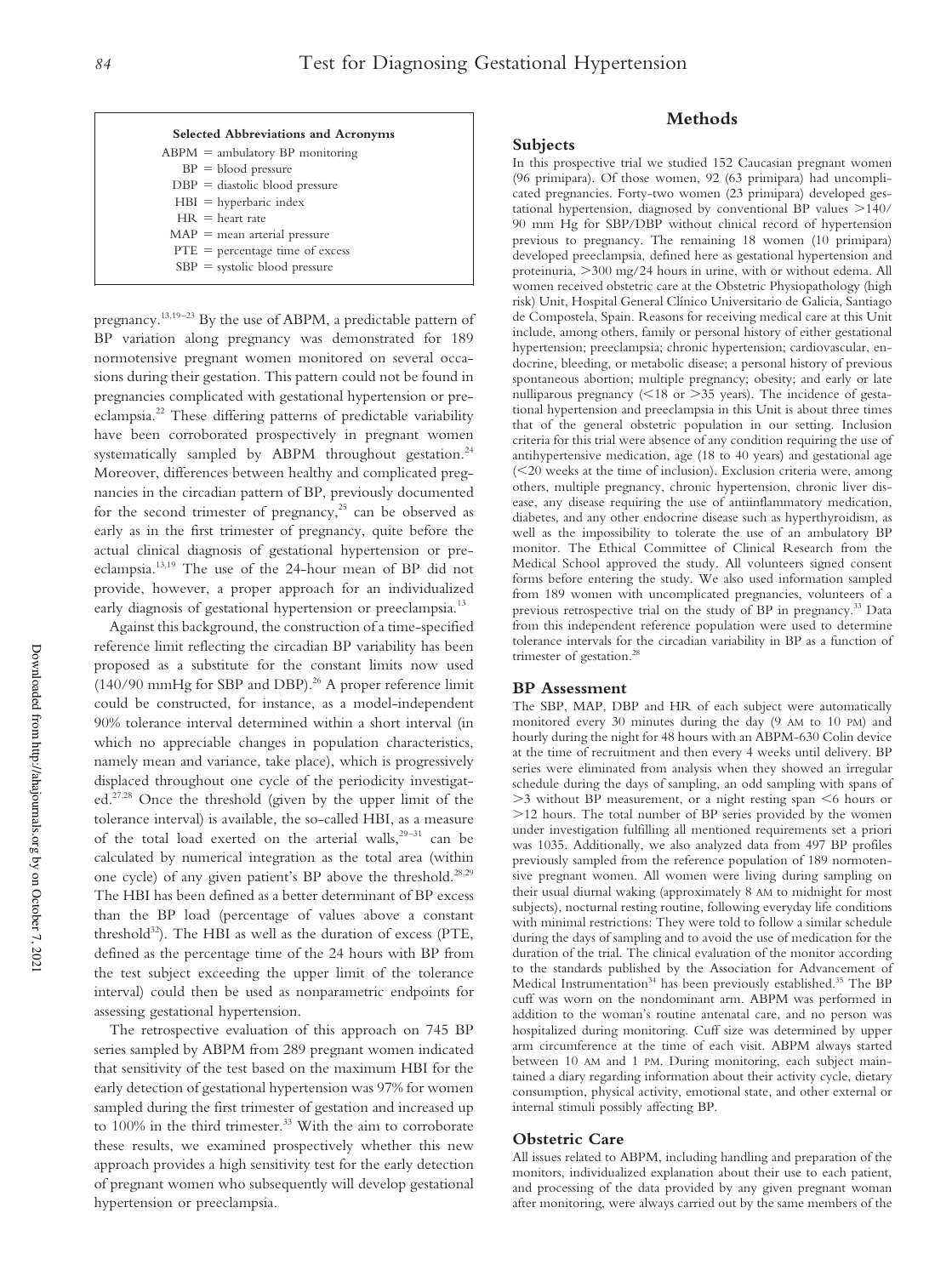research group in one room of the Unit. Conventional obstetric examinations, usually done on the same day just before starting ABPM, were carried out by different members of the research team in other rooms of the Unit. Diagnosis of gestational hypertension or preeclampsia (as defined above) was done using information from the conventional obstetric examinations and routine analyses of urine. Information from these conventional examinations and information obtained from ABPM were kept in separate files. Comparison of the information from both files for each woman was only done after delivery, when the final pregnancy outcome (either normotension, gestational hypertension, or preeclampsia) was available. Information obtained from ABPM was withheld from the patient as well as from the obstetrician taking conventional care of the patient. This blind approach allowed comparison of the actual time of diagnosis made by conventional practice as compared with the time of diagnosis obtained on the basis of the determination of HBI from data sampled by ABPM.

#### **Statistical Methods**

Original oscillometric data from each individual BP series were first synchronized according to the rest-activity cycle of each subject by recalculation of all times of sampling in terms of hours from midsleep. This avoided differences among subjects in actual times of daily activity. The same synchronization was previously applied to data sampled from the reference population. This approach allows a proper comparison of any patient's BP profile with the tolerance limits by reducing the probability of spurious BP excess due to differences in the rest-activity cycle.<sup>29</sup> After synchronization, BP and HR values were edited according to commonly used criteria for the removal of outliers and measurement errors.<sup>36,37</sup> The synchronized data from the reference normotensive pregnant women were used to determine time-specified tolerance intervals, to be used as reference threshold in the calculation of HBI. Those limits were derived separately for each trimester of pregnancy, in keeping with the trends in BP during gestation previously documented.<sup>22,24</sup>

The method for the determination of tolerance intervals, derived on the basis of bootstrap techniques, does not need to assume normality or symmetry in the data. It is, therefore, highly appropriate to describe the circadian pattern of BP.<sup>27</sup> A detailed explanation of the mathematical development of nonparametric tolerance intervals for hybrid time series has been provided previously.<sup>27,28</sup> Results will rely on model-independent, smoothed tolerance intervals obtained by taking into account only among-subjects variance and determined for 2-hour time classes with 1-hour overlap between consecutive time classes. Advantages of these smoothed tolerance intervals with respect to any other tolerance or prediction intervals have been already documented.27,28 Once the tolerance intervals are obtained, both the PTE and the HBI for any given subject can be obtained by numerical integration. Details of the mathematical procedure for determining these parameters have also been previously described.28,29 Since the conventional assessment of hypertension relies on absolute casual values  $>140$  or 90 mm Hg for SBP or DBP,<sup>26</sup> results based on the determination of BP excess will be expressed as a function of the maximum HBI, defined as the maximum of three values of HBI, those determined for SBP, MAP, and DBP, respectively, for any given subject. Analysis of the HBI obtained separately for any of the three cardiovascular variables provided lower sensitivity and specificity than results based on the maximum HBI.<sup>32</sup>

### **Results**

Fig 1 (top) shows the distributions of the maximum HBI determined from the BP series sampled by ABPM in the validation groups of healthy and complicated pregnant women, represented as a function of trimester of pregnancy. The top graphs of Fig 1 indicate that the range of physiologically acceptable BP excess for normotensive pregnant women did not exceeded 15 mm  $Hg\times$ hour for any of the three cardiovascular variables in any trimester. Moreover, most of the series analyzed are characterized by having no excess with respect to the upper limit of the tolerance interval. This range of acceptable BP excess is comparable to that obtained before for the reference population providing data used for determin-



Figure 1. Frequency distribution of maximum HBI<sup>\*</sup> (top) from normotensive pregnant women and women who developed gestational hypertension or preeclampsia sampled in different trimesters of pregnancy. Characteristics of the diagnostic test based on the HBI are shown at the bottom. \*Maximum of three values determined from individual 48-hour series of systolic, mean arterial, and diastolic blood pressure, respectively, by comparison with 90% circadian tolerance limits obtained from a reference population of 189 normotensive pregnant women.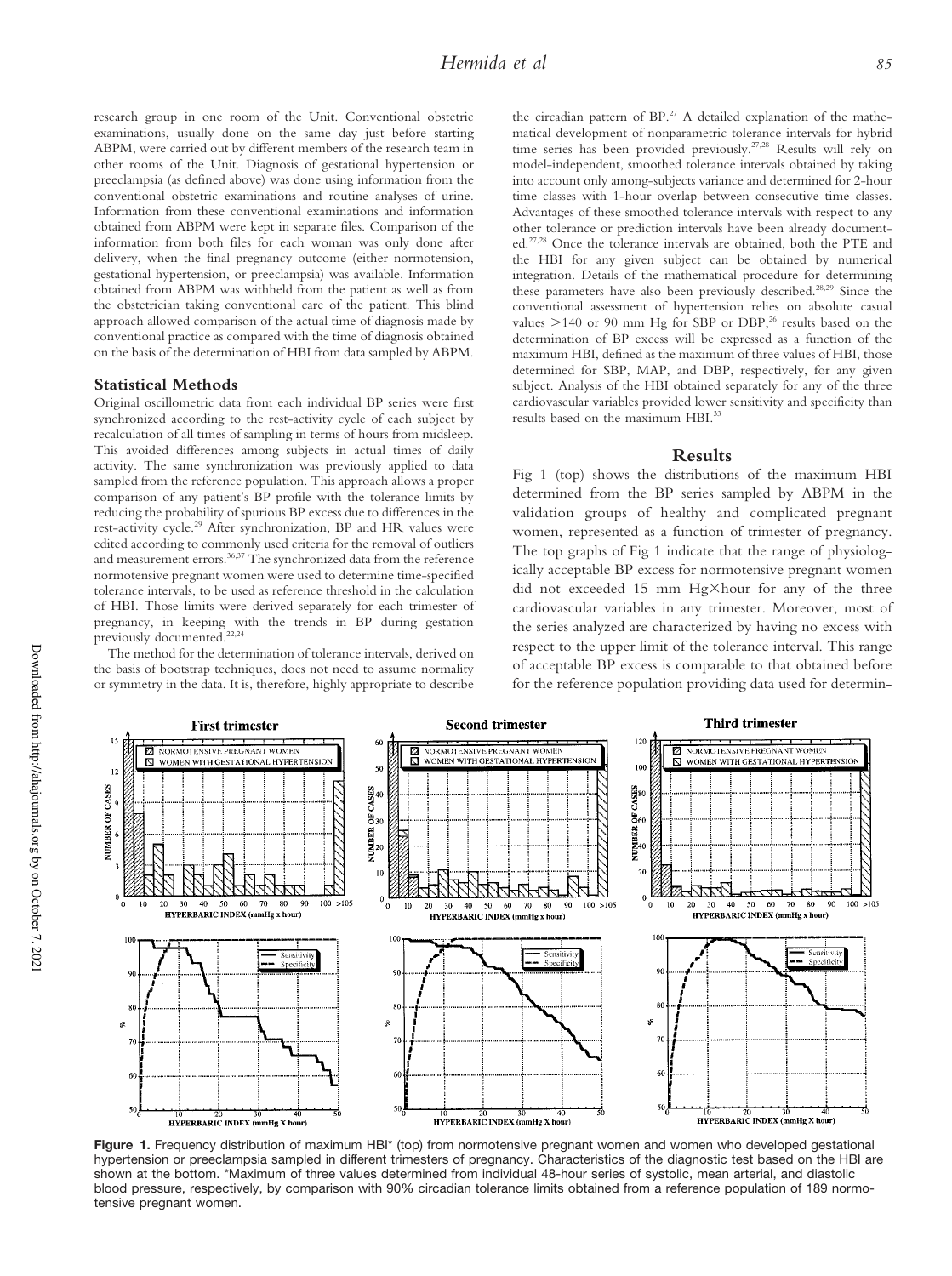ing the tolerance intervals.<sup>33</sup> The graphs on the top of Fig 1 also indicate that for women with diagnosis of gestational hypertension or preeclampsia, most BP series are characterize by a maximum HBI above that threshold value, even in the first trimester of pregnancy. Moreover, many of these series have a maximum HBI  $>$ 105 mm Hg $\times$ hour, a value chosen here only to keep the length of the horizontal axis of the histograms below a reasonable size.

The distributions of the maximum PTE show a slightly larger overlap between normotensive and hypertensive women than the maximum HBI, partly because the PTE is a truncated variable with a maximum possible value of 100. Results indicate that most of the normotensive subjects have a maximum PTE  $<$  25% in all trimesters of pregnancy (not shown). On the contrary, most of the women with a pregnancy outcome of gestational hypertension or preeclampsia exceeded 25% in PTE. Most but not all of the complicated pregnancies are characterized by a consistent BP excess above the upper limit of the circadian tolerance interval during at least 50% of the 24 hours. Results also indicate a tendency to increasing values of PTE for complicated pregnancies with advancing gestational age.

Using results from Fig 1 as well as from the clinical files, we determined and compared sensitivity and specificity for diagnosing gestational hypertension and preeclampsia based on conventional clinical practice as well as on the maximum HBI (both approaches being carried out independently by different members of the research team). The Table indicates that no woman who later developed gestational hypertension or preeclampsia was actually properly identified with conventional criteria during the first trimester of gestation. During the second trimester, only 2% of the conventional check-ups done on the day when ABPM started for each BP series in this study predicted gestational hypertension or preeclampsia. For the third trimester, sensitivity increases up to 25%, a value somehow too high because it includes diagnoses made close to the time of delivery on the basis of urine tests identifying proteinuria. Specificity of conventional practice was always very high, mostly because practically none of the clinically healthy pregnant women nor most of those who will actually develop preeclampsia show casual BP values  $>140/90$  mm Hg for SBP/ DBP at any gestational age, as previously documented.<sup>13,19</sup>

When diagnosis was based on a threshold value of 15 mm Hg×hour for the maximum HBI, results in the Table indicate a sensitivity of 93% for women sampled during the first trimester of gestation. Sensitivity increases with gestational age, mainly because BP also increases steadily in those women who subsequently developed gestational hypertension or preeclampsia.<sup>22,24</sup> Specificity was also very high, in keeping with the documented characteristics of the calculation of smoothed tolerance intervals.<sup>27–29</sup> The positive and negative predictive values of the test based on the maximum HBI were >96% in all trimesters of pregnancy. The relative risk increased with gestational age. The values of this parameter were already very high in the first trimester of pregnancy. These results corroborate early retrospective studies on the use of this tolerancehyperbaric test for diagnosing gestational hypertension and preeclampsia.<sup>33</sup>

The characteristics of this test as a function of trimester of gestation are described at the bottom of Fig 1. These graphs represent sensitivity and specificity determined as a function of different threshold values for the maximum HBI. Fig 1 (bottom) indicates that as we increase the threshold value, specificity will increase very rapidly. Sensitivity, on the contrary, will smoothly decrease for higher values of HBI. The slopes for increasing specificity and decreasing sensitivity are

**Diagnosis of Gestational Hypertension Based on Conventional Clinical Practice and Maximum Hyperbaric Index in Spanish Pregnant Women**

|                           | <b>1st Trimester</b> | 2nd Trimester | 3rd Trimester | <b>All Trimesters</b> |
|---------------------------|----------------------|---------------|---------------|-----------------------|
| Conventional practice     |                      |               |               |                       |
| Sensitivity               | $\theta$             | 2.07          | 24.87         | 13.23                 |
| Specificity               | 100                  | 98.80         | 98.09         | 98.63                 |
| Positive predictive value | $\sim$ $\sim$ $\sim$ | 50.00         | 88.68         | 84.75                 |
| Negative predictive value | 67.88                | 63.50         | 68.44         | 66.39                 |
| Relative risk             | $\sim$ $\sim$ $\sim$ | 1.37          | 2.81          | 2.52                  |
| Maximum HBI               |                      |               |               |                       |
| Sensitivity               | 93.18                | 97.24         | 99.47         | 97.88                 |
| Specificity               | 100                  | 100           | 100           | 100                   |
| Positive predictive value | 100                  | 100           | 100           | 100                   |
| Negative predictive value | 96.88                | 98.43         | 99.68         | 98.79                 |
| Relative risk             | 32.05                | 63.69         | 312.50        | 82.64                 |
| Cases-Normotension        | 93(70)               | 250(91)       | 314(90)       | 657(92)               |
| Cases-Hypertension        | 44(35)               | 145(53)       | 189(56)       | 378(60)               |

HBI indicates hyperbaric index, the area of blood pressure excess (obtained by numeric integration) above a given threshold, here a 95% upper circadian tolerance limit computed separately for each trimester of pregnancy from data previously sampled for about 48 hours by ambulatory noninvasive monitoring on a reference population of 189 normotensive pregnant women. Maximum HBI indicates the maximum of three values, those obtained for systolic, mean arterial, and diastolic blood pressure, respectively, for each individual blood pressure profile. Cases indicates the total number of blood pressure profiles obtained in each trimester of pregnancy from a total number of women (either normotensive or with a final diagnosis of gestational hypertension), given in parentheses. Numbers in parentheses for each trimester do not add up to the grand total of women studied because most subjects were monitored in more than one trimester.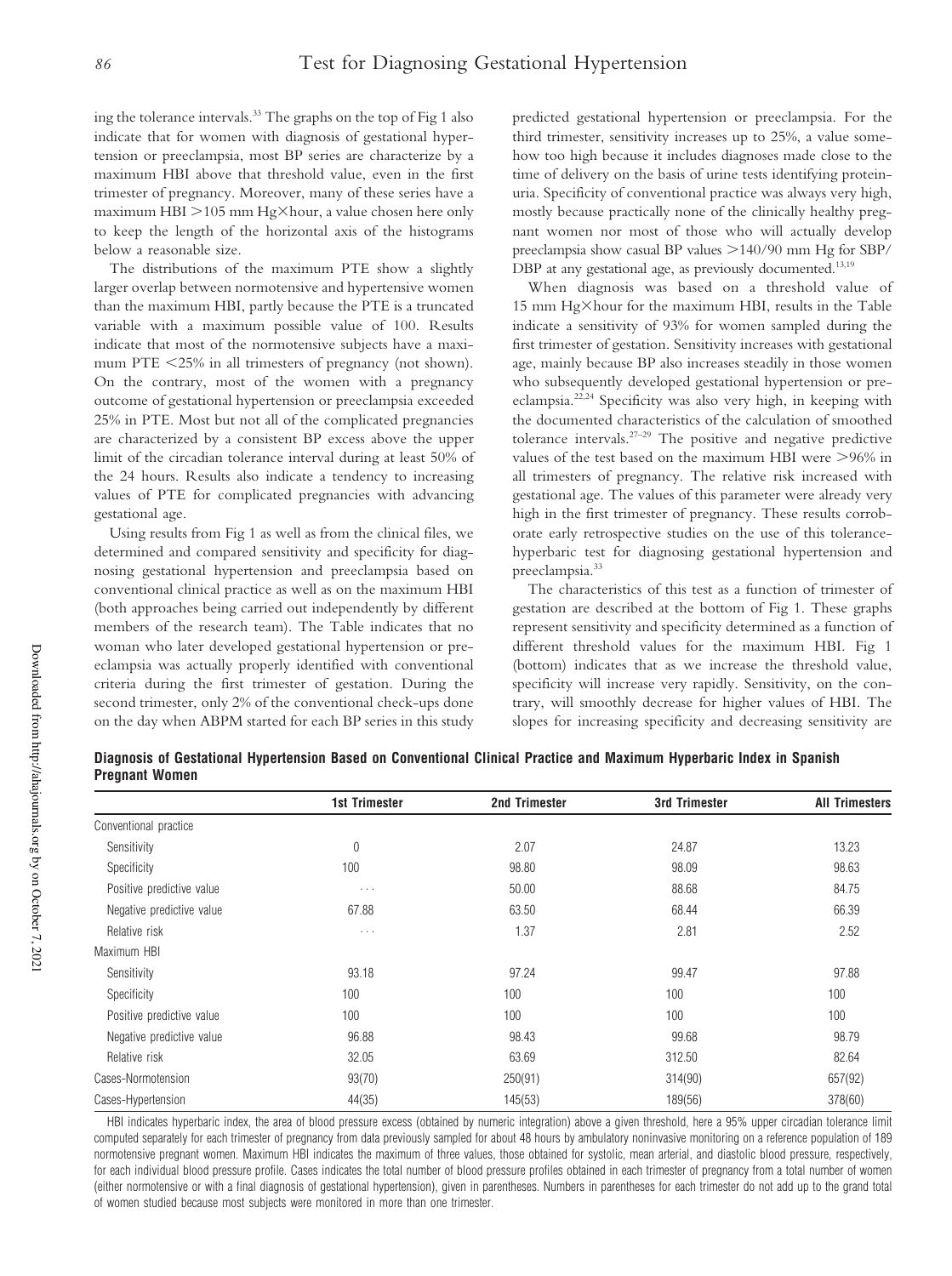markedly different. Moreover, Fig 1 also indicates that the range for a threshold value of HBI providing both sensitivity and specificity  $>90\%$  is very high. These results characterize a highly stable diagnostic test.

#### **Discussion**

The use of a set of new end points in addition to the BP values themselves and the rhythm characteristics derived therefrom has been advocated to improve sensitivity and specificity in diagnosing hypertension and the evaluation of a given subject's response to treatment.<sup>29-31</sup> This approach is here extended for the early identification of gestational hypertension and preeclampsia. Apart from the HBI and PTE used here, other parameters have been defined previously. In 1988, the Mayo Clinic suggested the use of a BP load, $32$  defined as the percentage of BP values exceeding a given threshold (usually 140/90 for SBP/DBP during activity and 120/80 during resting hours), which is somehow similar to the PTE obtained here by reference to time-specified limits. More recently, within the context of ABPM, it was suggested the use of the amount of excess, although determined using arbitrary fixed limits of either  $140/90$  mm  $Hg^{38}$  or with respect to daytime and nighttime averages.<sup>39,40</sup> The HBI represents a better determinant of BP load than the above definition used in most papers on ABPM. Advantages of the endpoints used here as compared to the BP load or to parameters derived from the use of fixed limits have been previously documented,<sup>29,33,41,42</sup> and also corroborated from the results in the Table. Sensitivity, positive predictive value, and relative risk of tests for diagnosing gestational hypertension and preeclampsia relying on casual BP measurements<sup>13,19</sup> or on other parameters determined from the ABPM series (24-hour mean, nocturnal mean, diurnal mean, circadian rhythm-adjusted mean, or BP load as defined above $(13,33)$  were always much lower than the corresponding results obtained for the HBI.

Fig 1 indicates a small overlap between the distributions of maximum HBI obtained for normotensive pregnant women and for women who developed gestational hypertension or preeclampsia. The lack of overlap results in a test for the early identification of gestational hypertension or preeclampsia with high sensitivity and specificity, as indicated in the Table. Sensitivity was already very high (93%) when the pregnant women were sampled by ABPM for about 48 hours before the 14th week of gestation (first trimester), when conventional clinical practice indicated normotension and absence of any clinical symptom or evidence of the disease for all women investigated. The tolerance intervals used as reference threshold for the determination of HBI<sup>28</sup> reflect a maximum "tolerable" BP much lower than the constant limits of 140/ 90 mm Hg now used for diagnosis of gestational hypertension on the basis of casual BP measurements.<sup>26</sup> In the first trimester, the upper limit of the tolerance interval does not exceed 125/75 mm Hg for SBP/DBP during activity nor 105/ 65 mm Hg during the resting hours. Those upper limits are similar for the third trimester but even lower during the second trimester of pregnancy, $^{28}$  in keeping with the predictable trends characterizing healthy pregnancies previously documented.<sup>22,24</sup>

As pointed out by Dekker and Sibai,<sup>1</sup> the general impression is that a pregnant women with a  $DBP < 70$  mm Hg or a MAP

 $<$ 80 mm Hg in the second trimester runs a small risk of having preeclampsia later in pregnancy. It is also generally accepted that BP values  $>140/90$  mm Hg are associated with an increased risk of developing gestational hypertension or preeclampsia. The question is what happens with pregnant women with BP values in the rather extensive area between, for example, 70 and 90 mm Hg for DBP or between 120 and 140 mm Hg for SBP during the second trimester of pregnancy. The answer to this question cannot be obtained if one relies on casual BP measurements.13,19 Results from the Table indicate a very poor sensitivity of diagnosis based on conventional clinical practice, including the conventional measurement of BP during office hours. Answer to the question cannot rely either on the calculation of the average value of BP, the most common approach when analyzing ambulatorily monitored BP.<sup>13</sup> Results shown in the Table and Fig 1 indicate that BP elevations above the upper limit of the time-specified tolerance interval exceeding an acceptable physiological amount of excess are consistently associated with a subsequent development of gestational hypertension or even preeclampsia. Results from the Table also indicate that once a given amount of excess allowing early diagnosis is obtained for any given woman, the diagnosis can be maintained on the basis of subsequent evaluations of maximum HBI determined from BP sampled by ABPM at a later gestational age. Moreover, values of maximum HBI below the critical threshold from normotensive pregnant women are consistently associated with uncomplicated pregnancies, specially when such a low HBI is corroborated by a second BP profile of ABPM obtained during the first half of gestation.

To evaluate how early the test can be carried with high sensitivity, we compared the actual date of diagnosis of gestational hypertension or preeclampsia obtained from the conventional clinical reports with the date of diagnosis based on a maximum HBI exceeding the critical threshold of 15 mm Hg $\times$ hour (Fig 2, top). Fig 2 (top) indicates that all women who subsequently developed gestational hypertension or preeclampsia included in the protocol during the first or early second trimesters were actually positively identified with the test before the beginning of the third trimester, although evidence of the disease was not clinically obtained until much later in pregnancy or even delivery (when a prelabor test of urine confirmed proteinuria). For a further comparison of time of diagnosis, the bottom graph of Fig 2 represents the time delay (in weeks) between the date of diagnosis based on the maximum HBI and the date of confirmed diagnosis from the medical records. Results from Fig 2 indicate that the average time of early diagnosis was about 23 weeks, more than half of the total expected duration of pregnancy. The determination of the maximum HBI provides, therefore, a high sensitivity tool for a very early identification of those pregnant women that, in the absence of any other clinical evidence, will subsequently develop gestational hypertension or preeclampsia. Results from the Table indicate that the identification could be obtained for most women before the 14th week of pregnancy, providing valuable time for preventive intervention and possible correction of the pathophysiologic changes that characterize preeclampsia.<sup>43</sup> These results can also be applied to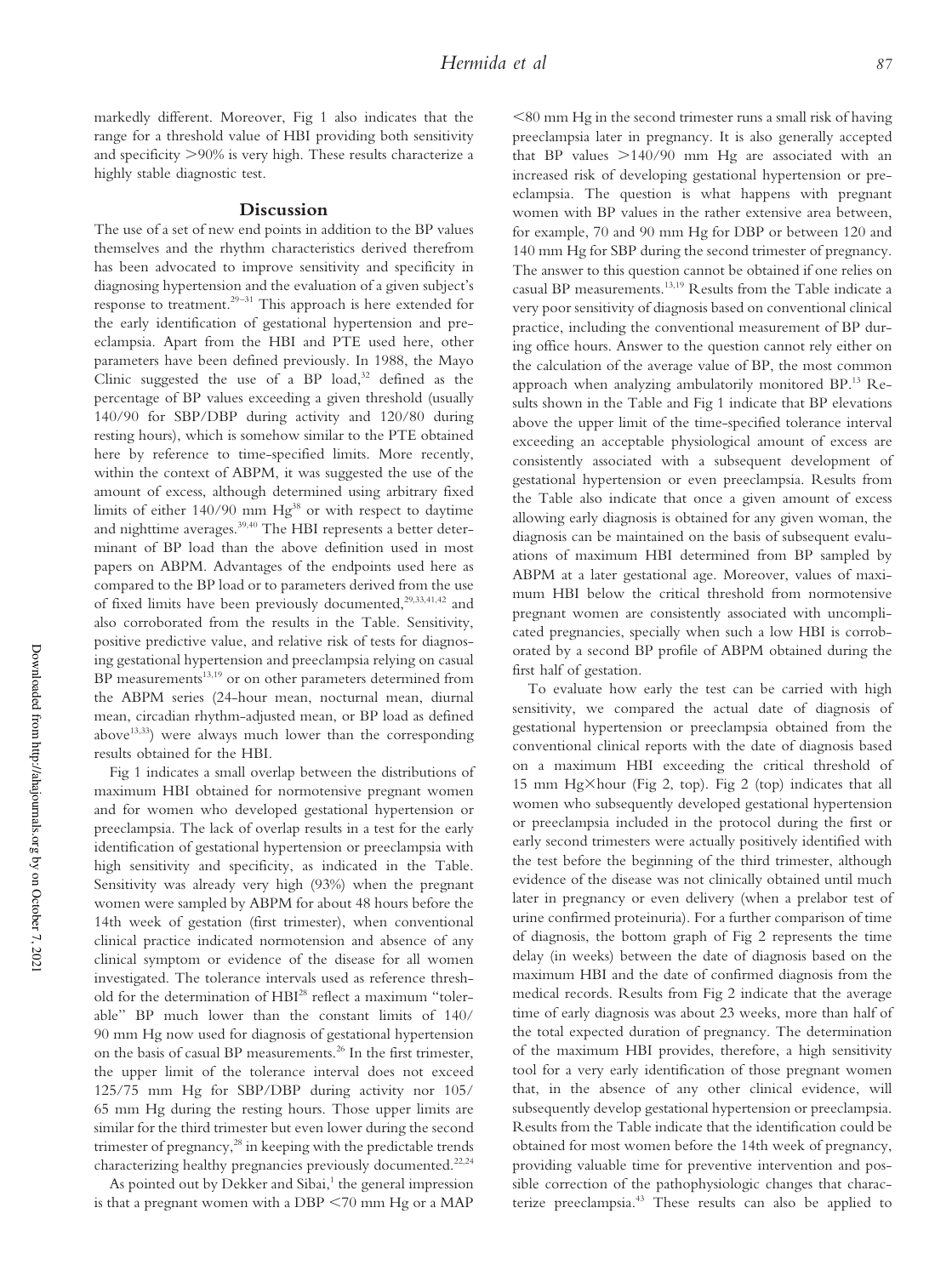

Diagnosis based on maximum HBI

**Figure 2.** Date of diagnosis of gestational hypertension or preeclampsia based on conventional clinical practice or from the maximum HBI\* in women sampled every 4 weeks starting at the first or second trimesters of pregnancy (top). The time delay between the diagnosis based on the maximum HBI and the clinical confirmation of disease is shown on the bottom. \*HBI is the area of blood pressure (BP) excess (obtained by numerical integration) above a given threshold, here a 95% upper circadian tolerance limit determined separately for each trimester of pregnancy from data sampled by ambulatory noninvasive monitoring on a reference population of 189 normotensive pregnant women. Maximum HBI is the highest of three values obtained from 48-hour profiles of systolic, mean arterial, and diastolic BP, respectively.

determine the clinical parameters associated to altered ABPM, an issue that deserves future investigation.

The ideal predictive test should be easy to perform early in pregnancy and to be reproducible and noninvasive, with high sensitivity and a high positive predictive value.<sup>1</sup> The test evaluated here is noninvasive, since it basically relies on ABPM for 48 hours (instead of the most common span of 24 hours used in pregnancy<sup>44</sup>). Advantages of sampling over 48 hours have already been established.<sup>29,36</sup> The test's sampling requirements are not very demanding. Results in Fig 1 and the Table were obtained with BP series sampled mostly at half-hour to 1-hour intervals, without apparent loss in sensitivity or specificity. Even when 15-minute sampling has been advocated before,<sup>44</sup> a larger sampling interval increases compliance and patient acceptability. Moreover, a minimum number of BP measurements is guaranteed by sampling over 2 days instead of only 1 day. Sampling requirements for estimating stable tolerance intervals are also low, as described previously.<sup>27,28</sup> The estimation of these tolerance intervals from a reference population and the calculation of indices of BP excess or deficit are features included into the software system for early diagnosis of gestational hypertension.28,29 All calculations are masked to the obstetrician, who can obtain a complete report for any given pregnant woman in a very short time (less than 2 seconds in any Power Macintosh). The computer-based medical system that incorporates all the statistical methods needed for the implementation of the tolerance-hyperbaric test<sup>29</sup> represents a tool for a new interpretation of serial BP values and for a refined diagnosis, incorporating automatic monitors that may become cost effective. As an indication of reproducibility, results from the Table corroborate prospectively those obtained from previous retrospective studies.<sup>33</sup> Finally, the diagnostic test provides both a high sensitivity and high positive predictive value, as concluded from the results in the Table, as early as in the first trimester of pregnancy. In summary, the method here described represents a reproducible, noninvasive, and high sensitivity test for the very early identification of women who subsequently will develop gestational hypertension and preeclampsia.

Limitations of this approach stem from the fact that instrumentation for ABPM, although advanced, is not perfect and still quite expensive. Improved methods for removal of outliers and identification of measurement errors are still needed. The statistical methods for establishing nonparametric tolerance intervals and determining the HBI are certainly not as simple as obtaining the average of values sampled by ABPM. Tolerability of ABPM has also been discussed as a possible limitation of the technique in pregnancy. Although compliance is usually very high, $22,44$  patient acceptability tends to be lower. $22,44$ ABPM induces modest sleep disturbances.<sup>45</sup> However, many pregnant women report that their sleep is altered by ABPM.<sup>44</sup> These disadvantages may still preclude the use of ABPM for routine screening in pregnancy, although the technique could be cost-effective for evaluating high risk women. In them, ABPM during gestation, starting preferably at the time of the first obstetric check-up after the positive confirmation of pregnancy, provides sensitive end points for use in early risk assessment and as a guide for establishing preventive interventions.<sup>43</sup>

#### **Acknowledgments**

This research was supported in part by grants from Dirección General de Investigación Científica y Técnica, DGICYT, Ministerio de Educación y Ciencia (PB92-1111 and PB93-0372); Consellería de Educación e Ordenación Universitaria, Xunta de Galicia (XUGA-32203B93, 32205B95, 32201B95, and 32202B97); and Vicerrectorado de Investigación, University of Vigo. The authors appreciate the helpful comments and suggestions from the reviewers.

#### **References**

- 1. Dekker GA, Sibai BM. Early detection of preeclampsia. *Am J Obstet Gynecol*. 1991;165:160–172.
- 2. Gant NF, Chand S, Worley RJ, Whalley PJ, Crosby VD, MacDonald PC. A clinical test useful for predicting the development of acute hypertension in pregnancy. *Am J Obstet Gynecol*. 1974;120:1–7.
- 3. Abdul-Karim R, Assasi NS. Pressor response to angiotonin in pregnant and non-pregnant women. *Am J Obstet Gynecol*. 1961;82:246–251.
- 4. Chesley LC. Vascular reactivity in normal and toxemic pregnancy. *Clin Obstet Gynecol*. 1966;9:871–881.
- 5. Gant NF, Daley GL, Chand S, Whalley PJ, MacDonald PC. A study of angiotensin II pressor responsiveness throughout primigravid pregnancy. *J Clin Invest*. 1973;52:2682–2689.

25